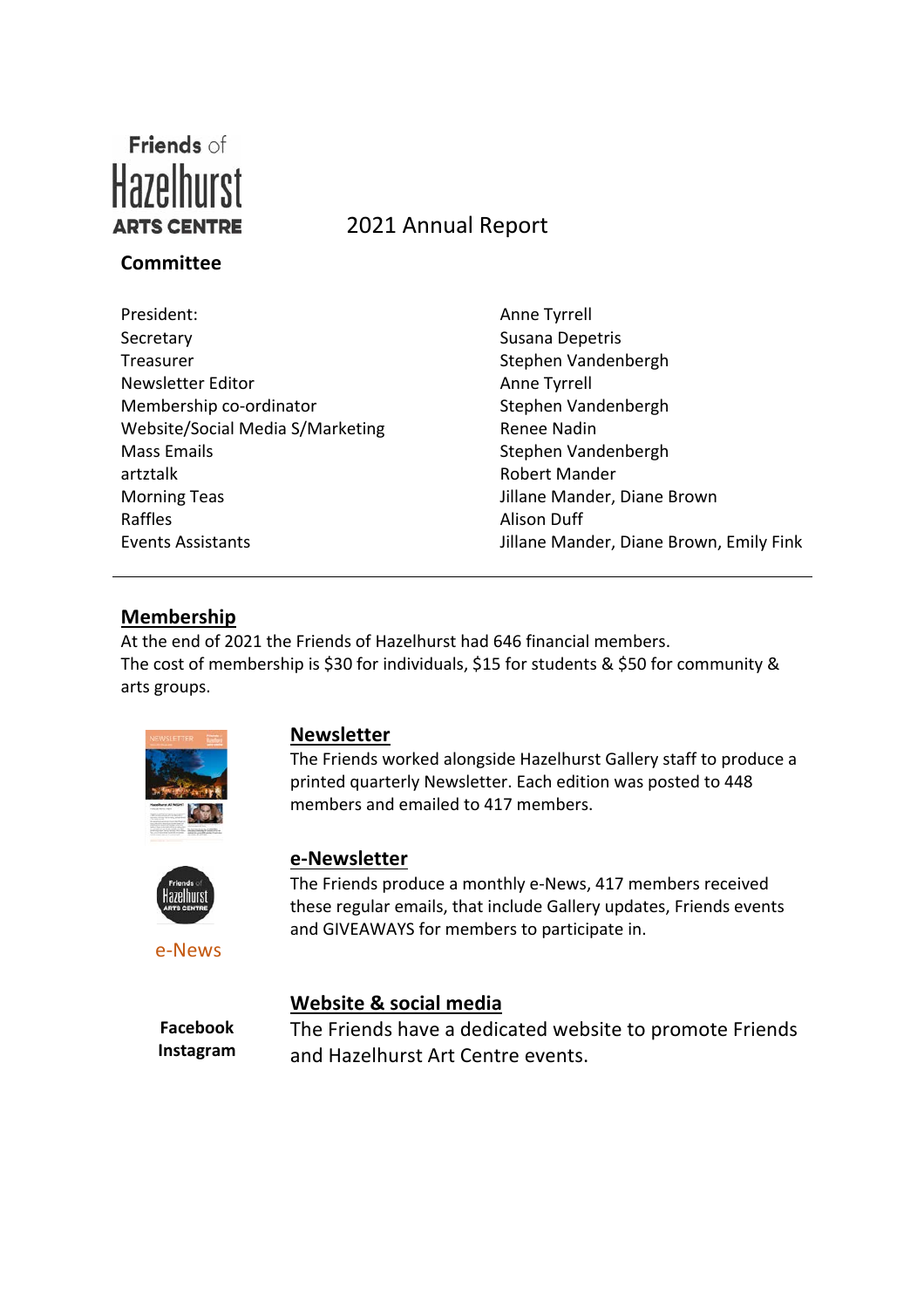

### **Art Awards**

Friends of Hazelhurst sponsor several local artists art awards. Art Express \$500 I Art Rules \$500 I ART ON PAPER \$5000.

Art Express 2021 awarded to Julie Zhao, Caringbah High School. Art Rules awarded to Charles Roberson, Port Hacking High School.

# **Events**

Many Friends events were cancelled due to COVID19.



**Bus Trip** Members \$100 I Non-members \$110

13<sup>th</sup> April I Canberra National Gallery I Botticelli to Van Gogh & Know My Name exhibitions. Attended by 30 members.



## **Morning Tea in the Hazelhurst Cottage**

Members \$5 I Non-members \$10

9th June – Special Guest, Native Bird Artist Norma Ikin. 8 people attended

27<sup>th</sup> April and guided tour of the Wuliwulawala Exhibition. 10 people attended

14<sup>th</sup> July with special guest artist Glenn Barkley CANCELLED.



**Art After Dark**

Members \$5 I Non-members \$10

An evening event for Friends and their guests to come and view the current exhibition with a guest speaker and Q & A in the Hazelhurst Gallery. Light refreshments are served.

5<sup>th</sup> May Members viewing of the Wuliwulawala Exhibition. Special guest exhibiting artist Kerry Toomey conducted a Yarning circle. There were limited numbers due to the Yarning circle format. 24 people attended.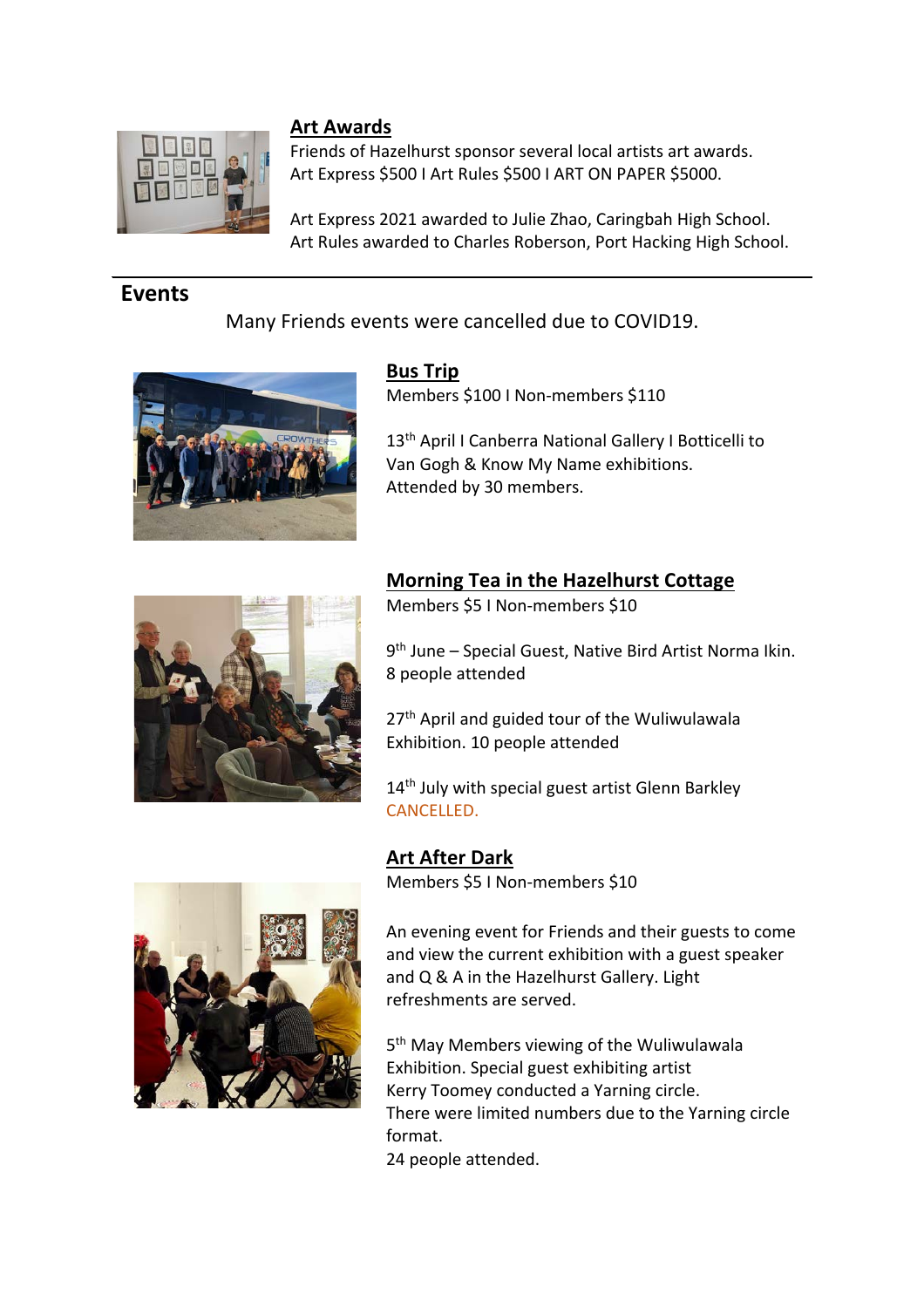# **Art After Dark cont.**

15<sup>th</sup> July Members viewing of the Christopher Langton & Caroline Rothwell exhibition Special guest speaker Caroline Rothwell. CANCELLED



### **Friends on Show**

 $29<sup>th</sup>$  May –  $8<sup>th</sup>$  June The cost to members to enter the exhibition is \$30.

This annual exhibition allows members the opportunity to exhibit their artwork in a professional working gallery for 2 weeks. Gallery Director Belinda Hanrahan and local artist Louisea Chircop opened the exhibition. The opening was attended by 80 people

90 FOH members exhibited 110 artworks in the Broadhurst Gallery, Hazelhurst. 14 artworks were sold.

#### **artztalks**

Members \$10 I Non-members \$15

artztalks are held at the Hazelhurst theatrette at 2.30 pm on the third Saturday of the month. These artztalks are sponsored by Academy Travel.

In 2021 due to COVID19 we were unable to host the 10 artztalks. Academy Travel organised for the Friends members to access one f*ree* online lecture, The Art of Jeffrey Smart.

July 17<sup>th</sup> - "ART PUSHING THE BOUNDARIES: The Full Monty at the AGNSW"

Head of the National Art Archive at the AGNSW, Steven Miller will highlight some of the interesting art events of this first 150 years of the AGNSW.Head of the National Art Archive at the AGNSW, Steven Miller will highlight some of the interesting art events of this first 150 years of the AGNSW.

**CANCELLED** 

August 21<sup>st</sup> - A PASSION SHARED: INSIDE THE ELLIOTT EYES COLLECTION. Gordon and Michael Eyes have gained in gathering over 400 outstanding works, Gordon Elliott will give us the inside story of private art collecting." CANCELLED

September 18th - Venice Biennale 2022 & documenta 15 Skadi Heckmueller is returning to Hazelhurst to share an expert's insight into two of the world's great art exhibitions in 2022, together with a look at private art collections we could visit on the way between them." CANCELLED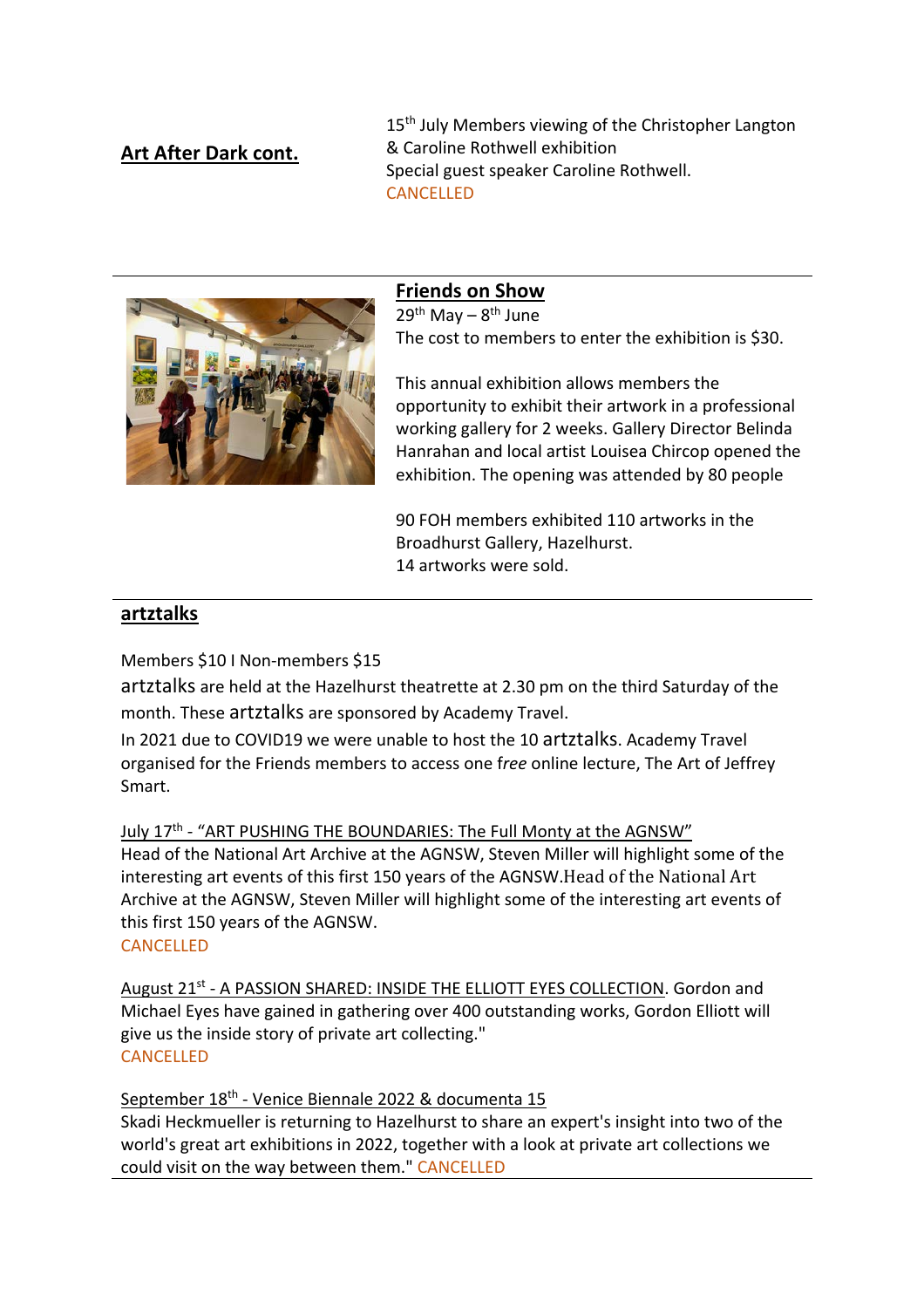#### **artztalk continued**

October - Online a lecture the art of Jeffrey Smart - using a Hazelhurst coupon provided by Academy Travel. The lecture was conducted by Nick Gordon.

#### November 20th - Natalie Wilson AGNSW 100 Archies

Natalie Wilson is Curator of Australian and Pacific art at the Art Gallery of New South Wales, where she has worked since 1998. Natalie featured in the three-part series *Finding the Archibald*, produced by Mint Pictures and screened on ABC-TV and iView in 2021.

## **Special Events**



#### **Heritage Week – 17th April**

The Friends of Hazelhurst volunteers' welcome visitors to the Hazelhurst Cottage on two open days during the Sutherland Shire Heritage Week. Their invaluable knowledge of the Cottage and the history of Hazelhurst is welcomed by all visitors. 39 people attended

#### **Christmas Carols Monday 15th November**



Let's get Festive with the Engadine Musical Society and the Sutherland Shire Council. with a *free* concert on the grass at Hazelhurst for members of the Friends. Louise Butler and Lachlan O'Brien *performed a set of much-loved Christmas songs.* 10 attended.



#### **Raffle**

The Friends received a generous donation of four paintings painted by the late local artist Jim Flood. Jim was a great supporter of encouraging young artists. A silent auction was conducted where bids could be registered. This was made available for the duration of the Friends on Show exhibition. The money raised from the raffle and silent auction went towards the Friends of Hazelhurst youth awards.